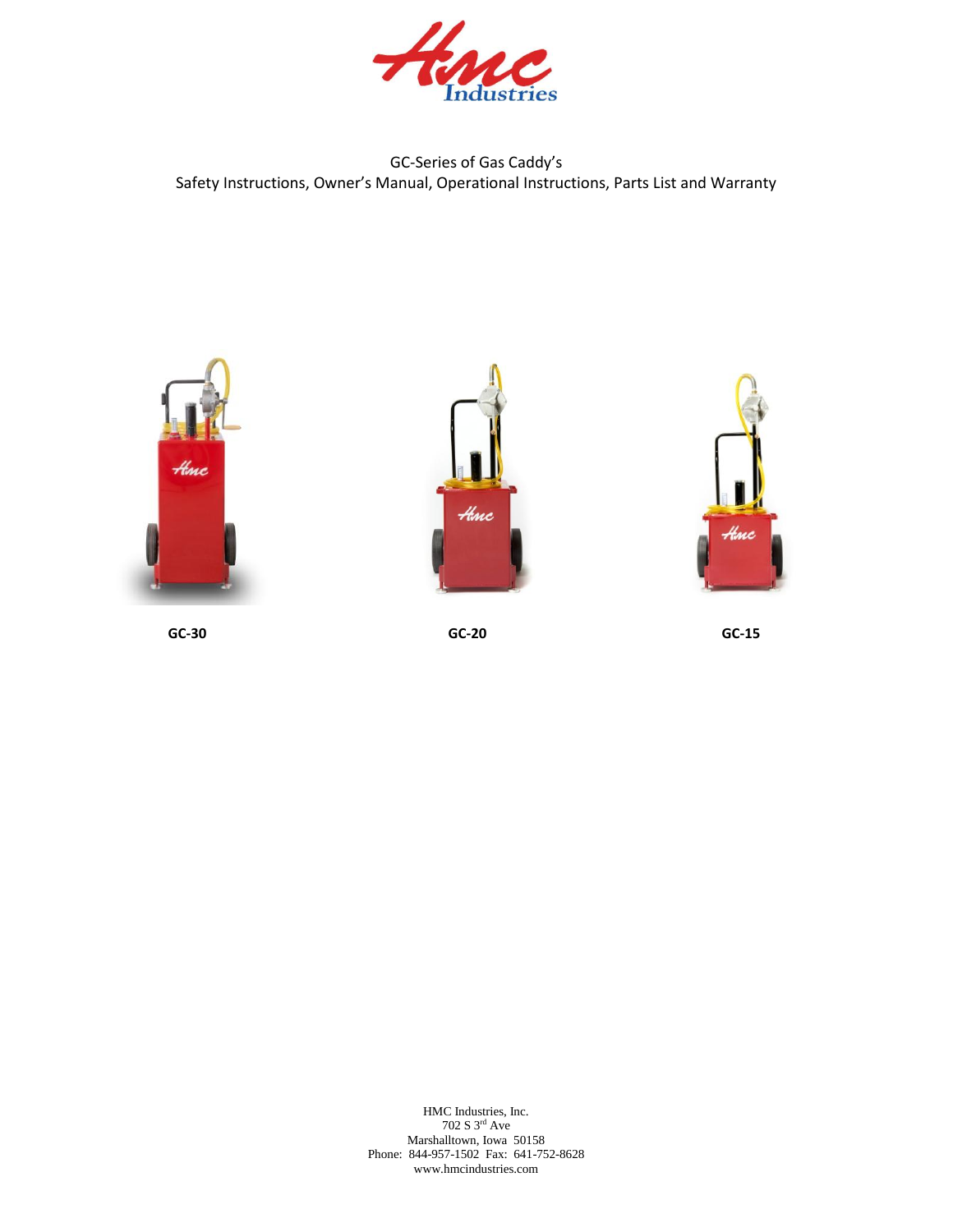

## **Instructions Pertaining to the Risk or Injury to Persons.**

## **Important Safety Instructions. Save These Instructions.**

Read This Manual Carefully Before Installing, Operating, and/or Servicing This Equipment. It is the responsibility of the employer to place this information in the hands of the operator. Keep for future reference.



- **Gasoline and other fuels are extremely flammable. Keep away from heat sparks and/or open flames as an explosion will result in severe personal injury.**
- **Do not use electronics or mobile communications devices such as mobile phones while operating.**
- **Attach ground wire and bond containers to caddy. All containers/vehicles/or source targets should be ground to dissipate static electricity before pumping flammable fluids.**
- **Fuels and vapors are explosive and harmful if swallowed. Avoid breathing fuel vapors.**
- **Never smoke near or while operating this product.**
- **This product is intended for fuel transfer only and is not designed for commercial transportation in a vehicle, truck bed, or trailer.**
- **Do not modify this product**



- **Use common sense and take basic precautions when operating this product**
- **Read all instructions before using.**
- **Pay close attention while operating.**
- **Do not allow children to operate and keep away from children.**
- **Do not put hands or fingers into any tank or pump openings.**
- **Ensure all fittings are tight and sealed.**
- **Wear proper clothing for personal protection while operating.**



- **Not for prolonged storage of fuel.**
- **Do not use multiple fuel types without thoroughly cleansing tank with the appropriate cleaning agent.**
- **Do not fill beyond tank's listed capacity.**
- **Return fluid in hose to tank by cranking the pump counter-clockwise and holding hose above tank.**
- **When filling tank through fill neck, fill slowly to allow fluid to flow through screen without overflowing fill neck.**
- **Tanks can be heavy when filled with fluid, use caution when transporting to prevent loss of control.**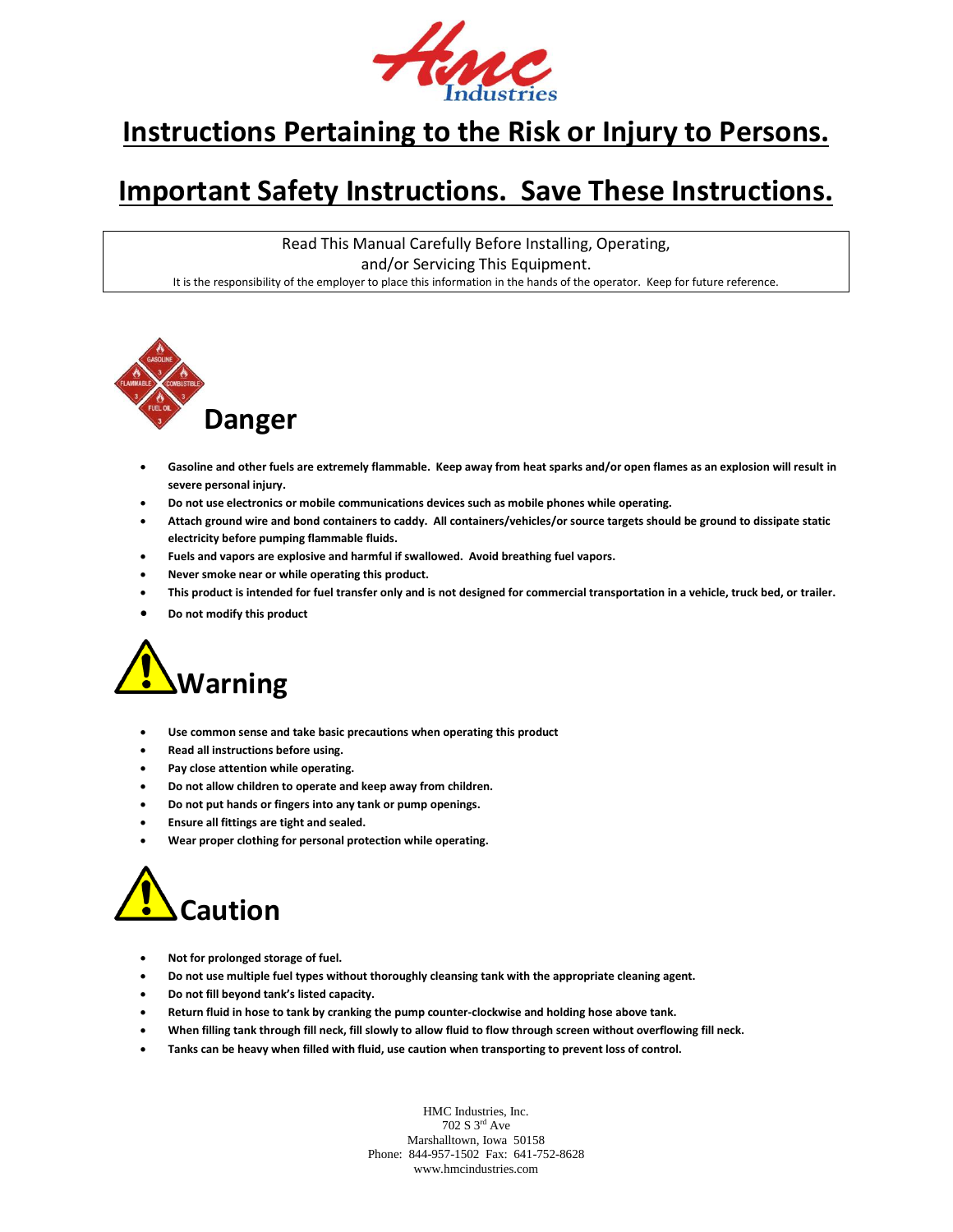

# **GC-Series Owner's Manual & Parts List**

This GC-Series has been manufactured by HMC Industries, Inc. in Marshalltown, Iowa. Contact customer support at 515-957- 1502 to resolve any issues with this product.

#### **Contents:**

1. The GC Series Caddy ships with the tank and wheels pre-assembled. The transport handle is included in the shipper box. The parts box includes the GP-1 pump, CH-11 hose assembly, fill neck cap, 2 cap screws with lock nuts, teflon tape, and contents decal. The GC-20 & 15 models also include a 7" suction tube extension.

#### **Assembly:**

- 1. Remove the parts box and check for all components.
- 2. Remove transport handle. With GC-30 series, gently squeeze handle to prevent scraping against handle brackets during removal.
- 3. GC-30 Series: Lift box vertical with the caddy tires resting on the ground. Roll the caddy out of the shipper box. GC-20 & 15 Series: Gradually lift caddy from shipper box. Assistance may be required.





- 4. Insert handle with angle away from caddy. Install the cap screws with the head to the outside, and attach lock nuts on the inside of bracket. Cap screw head should fit inside bracket.
- 5. GC-30 Series: Apply PTFE tape around suction pipe clock-wise 2-3 layers. GC-20 & 15 Series: Apply PTFE tape to both ends of 7" extension and attach to suction pipe coupling until snug. Coupling end should be wrapped counter-clockwise to avoid tape binding. Pump end should be wrapped clock-wise.
- 6. Attach pump to suction pipe by rotating pump clock-wise until tight and handle is in desired location facing the outside area of tank.
- 7. Apply PTFE tape to brass fitting on hose counter clock-wise.
- 8. Holding hose while wrapped up, attach brass fitting into pump until snug. Use a crescent wrench to tighten.









- 9. Attach fill neck cap.
- 10. Apply contents decal to tank in visible location.